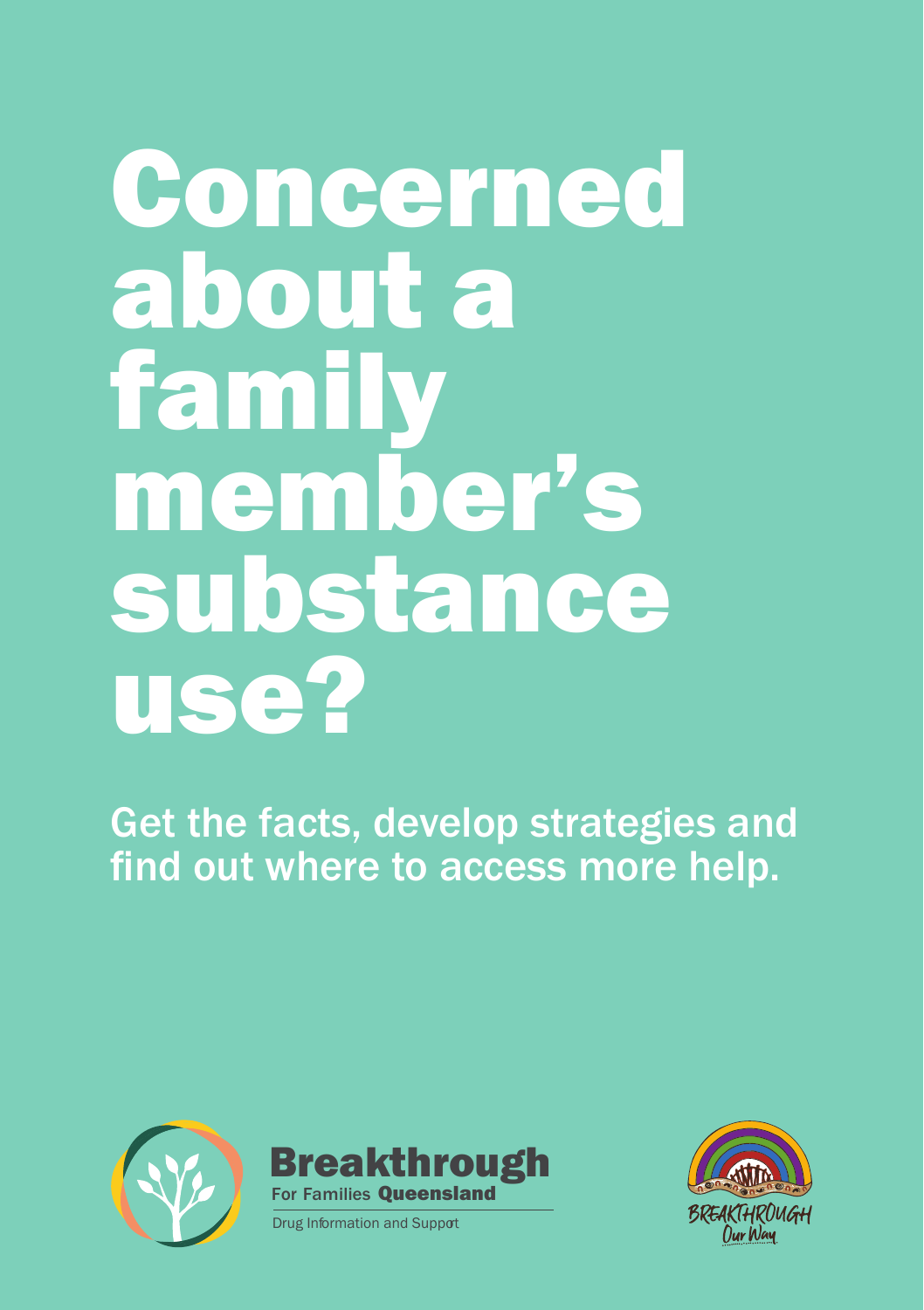### What are psychoactive substances?

Psychoactive substances are any medicines or



methamphetamine.

It's important to remember that just because a substance is legal prescription painkillers cause much more harm across the community than illicit drugs.

### Substances are commonly classified as:



#### **Depressants**

Slow down the central nervous system (e.g. alcohol, benzodiazepines).



#### **Stimulants**

Speed up the central nicotine, caffeine, methamphetamine, cocaine).



#### **Hallucinogens**

mood and thought (e.g. LSD, magic mushrooms).

Some substances can have a combination of effects, for example cannabis and some inhalants can have a depressant, stimulant and/or hallucinogenic effect all at the same time.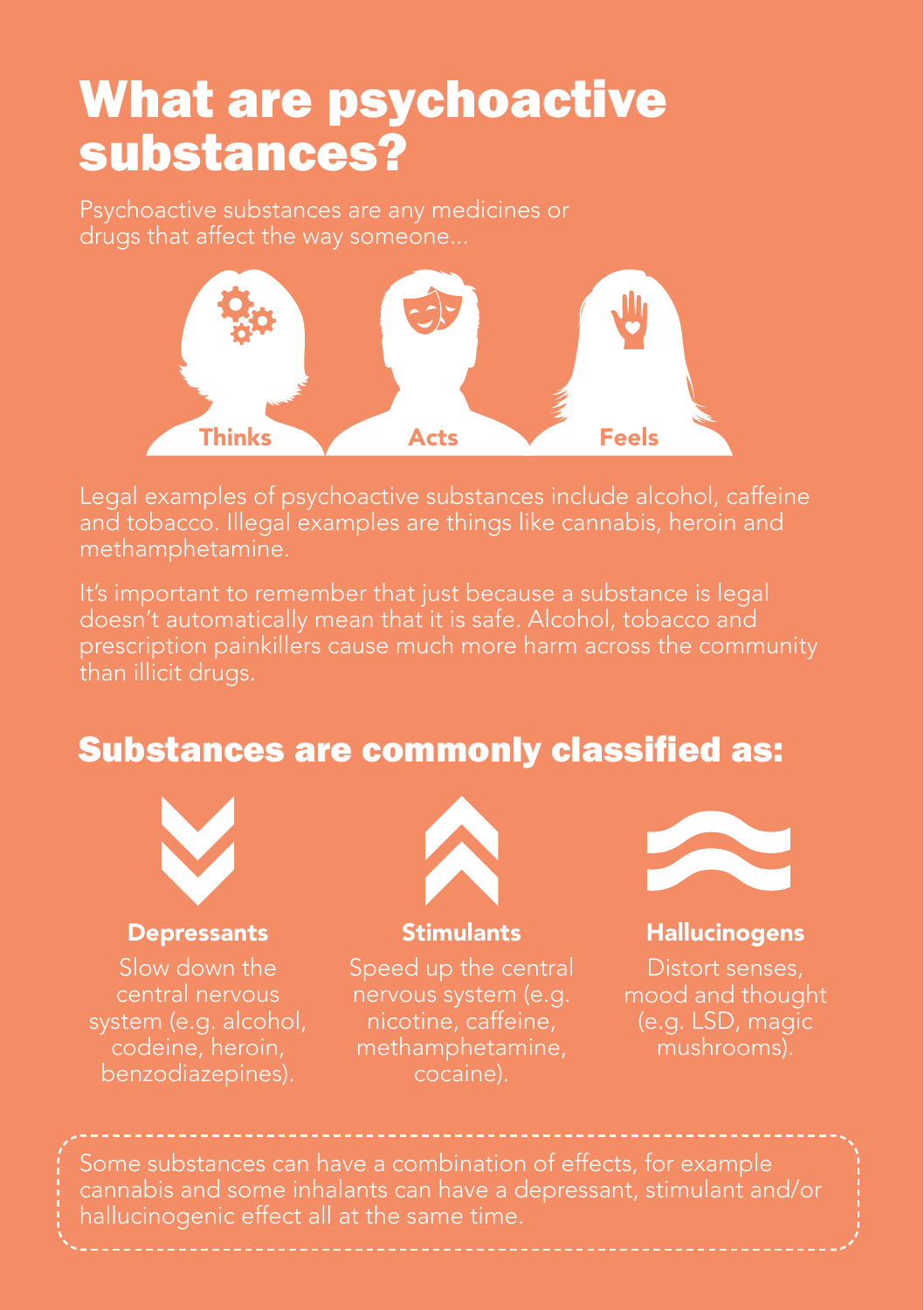### Why do people use substances?

There are lots of different reasons. Some people use them to treat pain or relieve symptoms of anxiety or depression. Other people use them to enhance their enjoyment of activities or to assist in other areas of their life.

Whatever the reason, it is important to understand the purpose or function of the substance use in someone's life before it can be addressed.

# Dependence

Everybody reacts to drugs differently. The same substance, at the same dose, may cause different effects for different people, especially when used in different environments.

?

However if someone is

- spending a great deal of time getting, using, or recovering from the effects of a substance;
- drinking or using in greater amounts, or for longer than originally planned;
- continuing to drink or use despite experiencing problems; or
- needing to drink or use more of the substance to feel the same effects...

then it is likely that they might be 'dependent' on that substance.

# What can families do?

It can be difficult to know how to respond, especially when the substance use causes changes to the way your family member behaves. It is important to remember that families have different ways of coping.

It is normal to feel angry, upset, scared or helpless. There is no 'right' way to respond.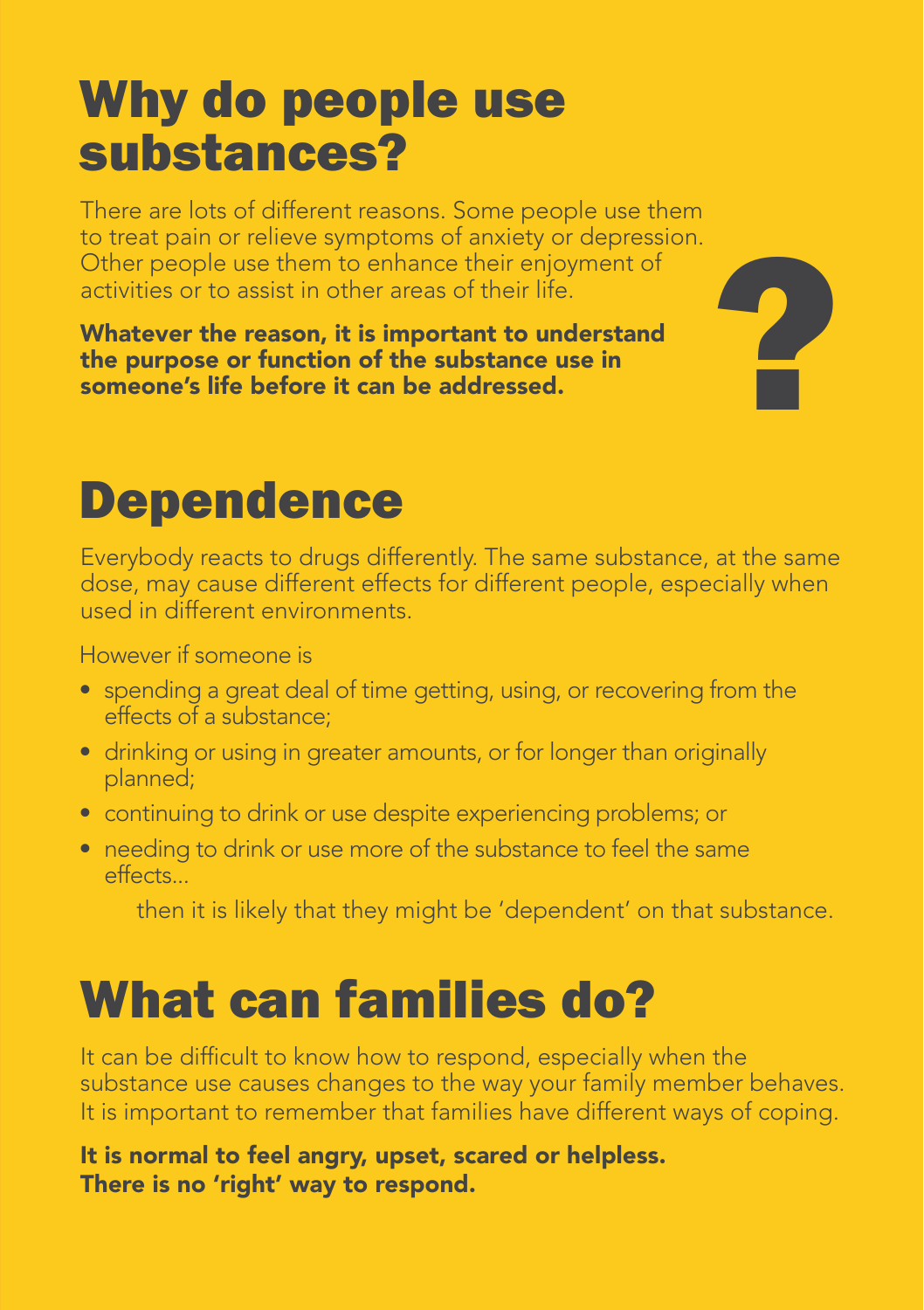# The Stages of Change

The Stages of Change is a model that describes the phases that people be useful to understand what stage your family member is in, as it gives you clues on how you can best support them.

### Maybe/ maybe not

#### *What you can do*

*Keep lines of communication open. Do not push them. Validate lack of readiness. Offer support.*

### Not yet

The person does not want to change. Families often feel scared and/or angry.

#### *What you can do*

*Focus on your relationship. Avoid confrontation. Educate yourself. Look at ways to reduce harms.*

### **Thinking**

('preparation') The person has decided that they do want to change and begin to think

#### *What you can do*

*Offer encouragement. Assist with problem solving. Identify who can support them (e.g. friends, health services).*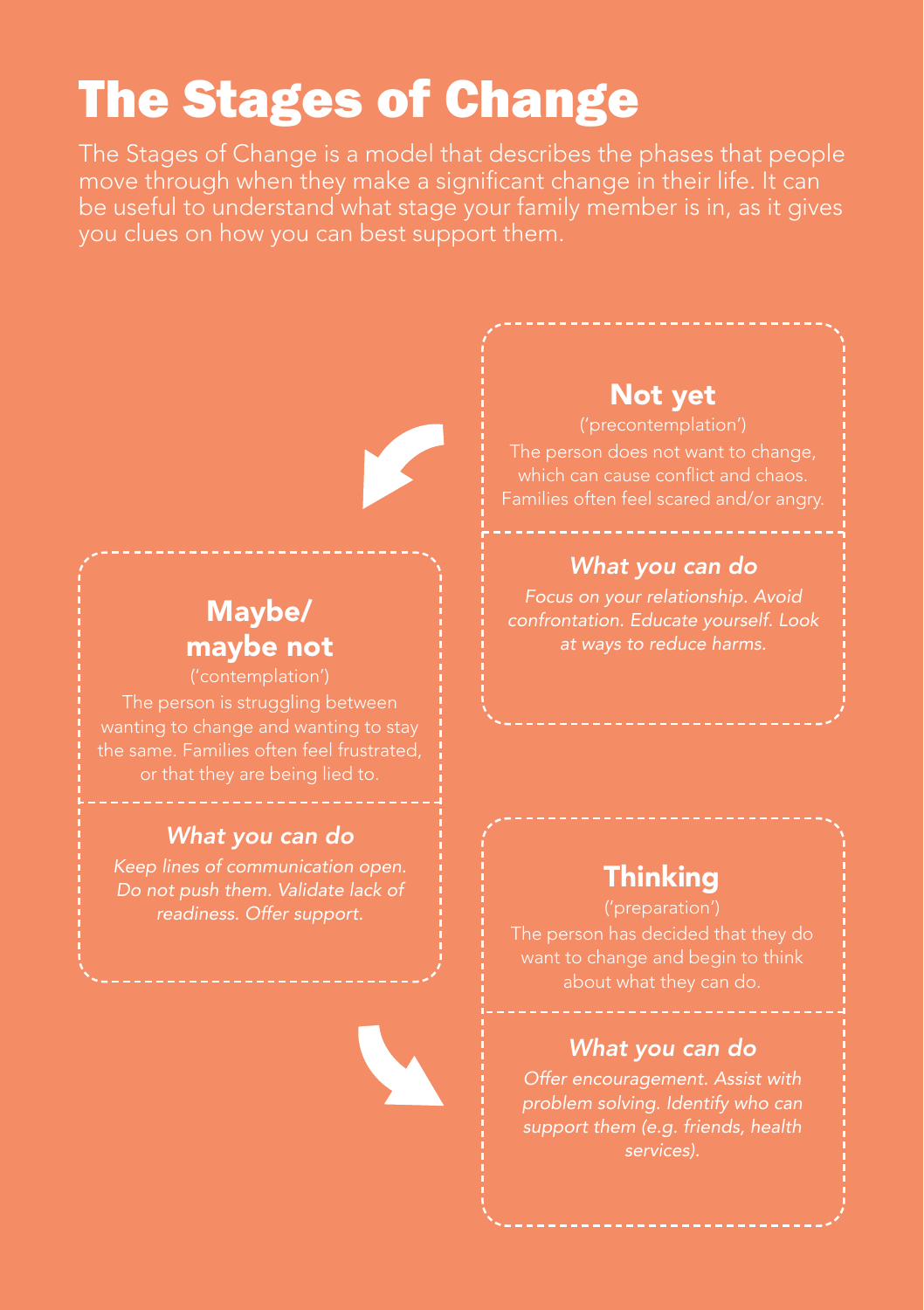This diagram is based on the transtheoretical model developed by James O. Prochaska and Carlo Di Clemente, 1982, 1986

### Slip up

('lapse or relapse') The person has had a slip-up. Family members may feel scared and/or angry.

#### *What you can do*

Don't panic. Remind them that a *slip-up is not a failure - it is a learning* 

### Having a go long term benefits.

('action')

The person is making the change.

#### *What you can do*

### Sticking to the plan

('maintenance')

### What you can do

*Provide ongoing encouragement. Acknowledge*  difficulties. Remind them of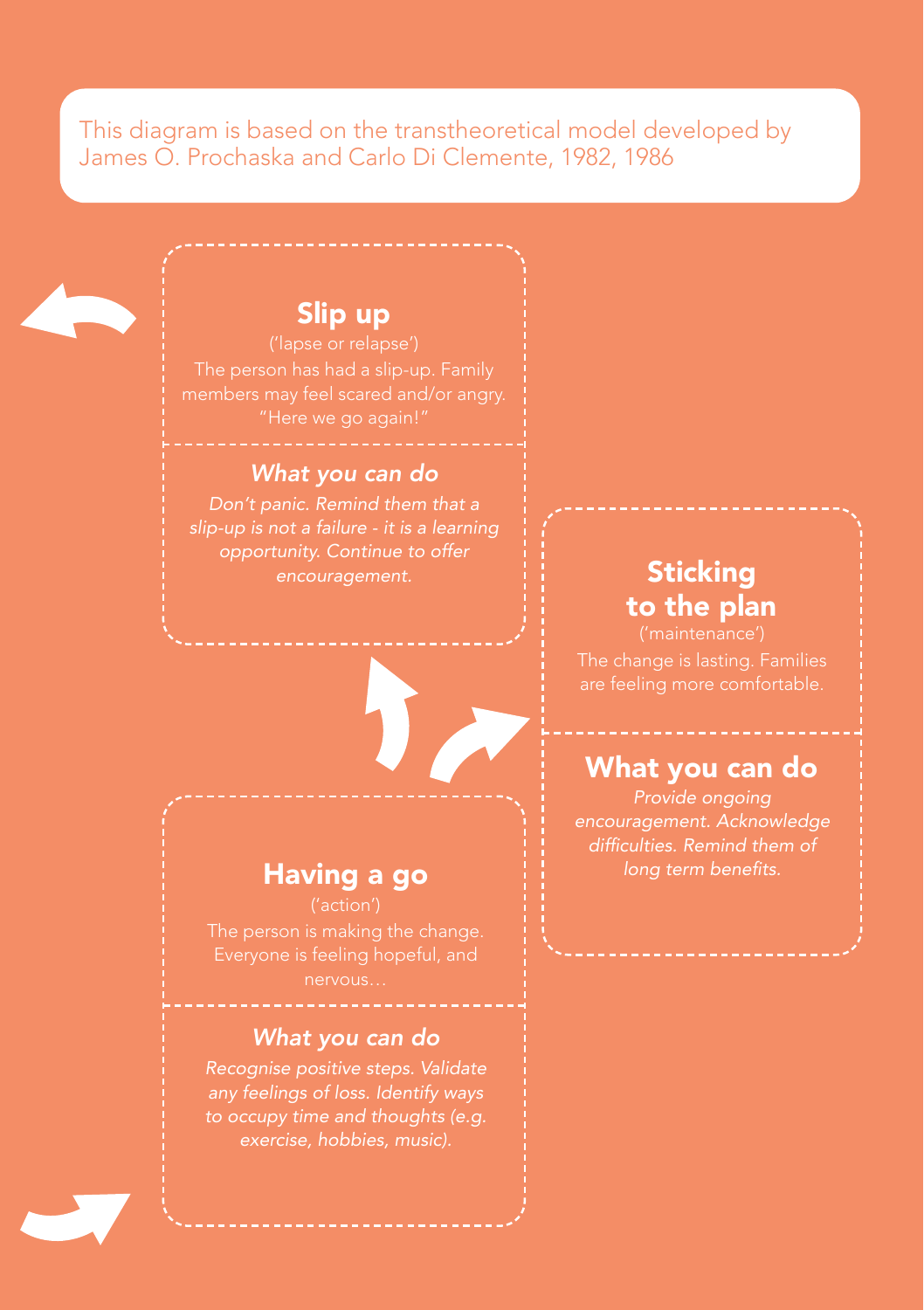### What is alcohol and drug treatment?



#### **Counselling**

people are encouraged to talk about their substance use and other issues such as their health, relationships, behaviours and lifestyle.



#### Rehabilitation Services

Rehabs provide a stable, longer term environment for people after they have detoxed. It can be either residential or non-residential (e.g. 'day programs').



#### Detoxification / Withdrawal Services

This is where a person is supervised while their can be "in-patient"(i.e. in a hospital) or "out-patient", depending on how risky it is.



#### Peer Support Groups

These are voluntary selfhelp groups to address substance use or maintain abstinence (e.g. AA, NA & Smart Recovery). Can include support from Elders for Aboriginal and Torres Strait Islander peoples.

There are also special programs that provide replacement medications for people who are dependent upon opioids such as heroin or prescription painkillers.

NB: Availability of these services varies across Queensland.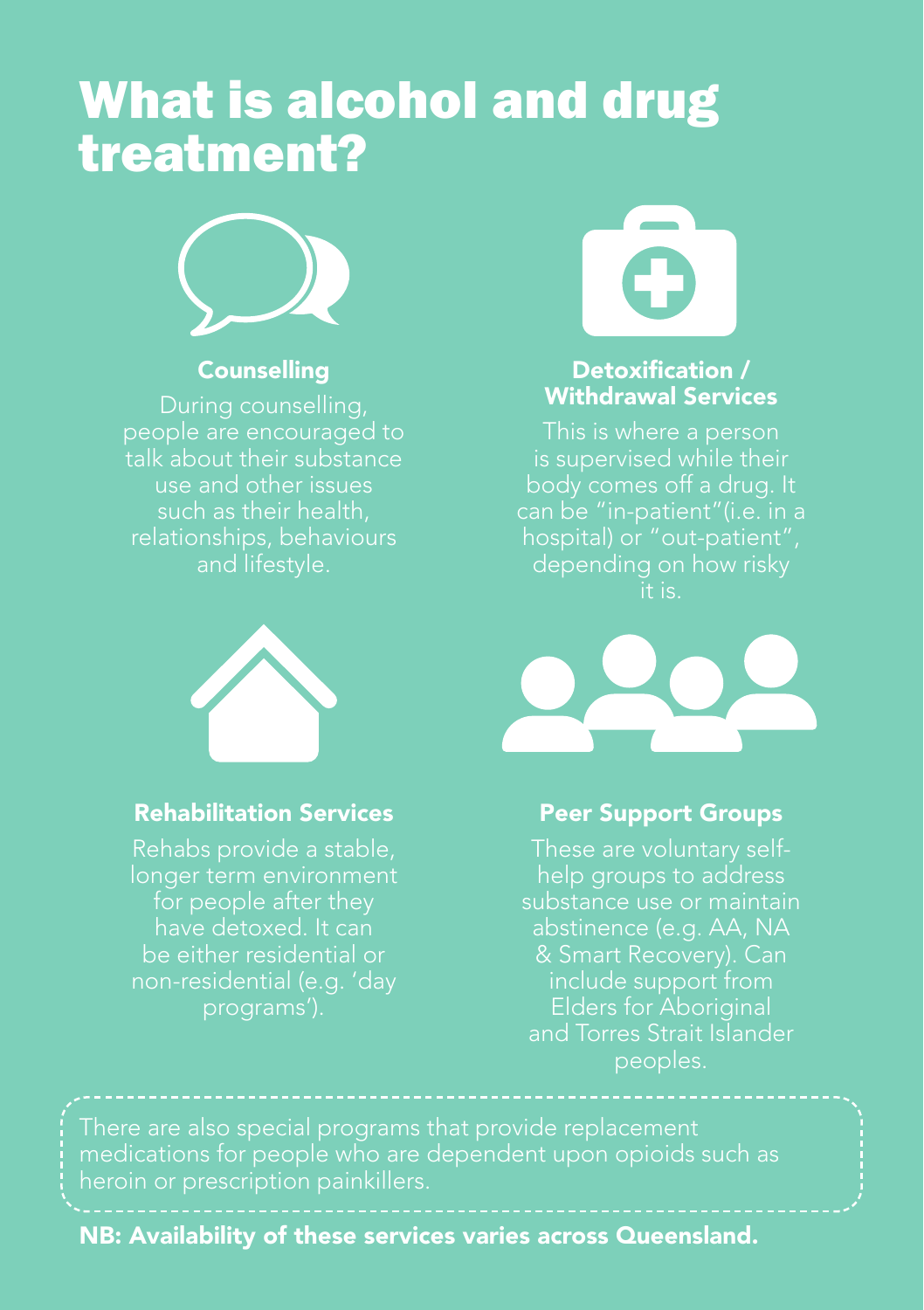# A few things to keep in mind



Different things work for different people. Not everybody needs rehab.



Detox by itself can be difficult to sustain. It tends to be more successful if counselling is offered before, during and afterwards.



Some people will only need a with their substance use; others may require treatment for many months or even years.



There are no mandated or involuntary treatment options available in Queensland.



There are a number of free, public services, which need to meet government funding. There are also a range of private, commercial operators. Do your option for you.



Your GP is a good first point of call for advice about treatment. You can also phone Adis 24/7 Alcohol and Drug Support on 1800 177 833 (see the back page for more details).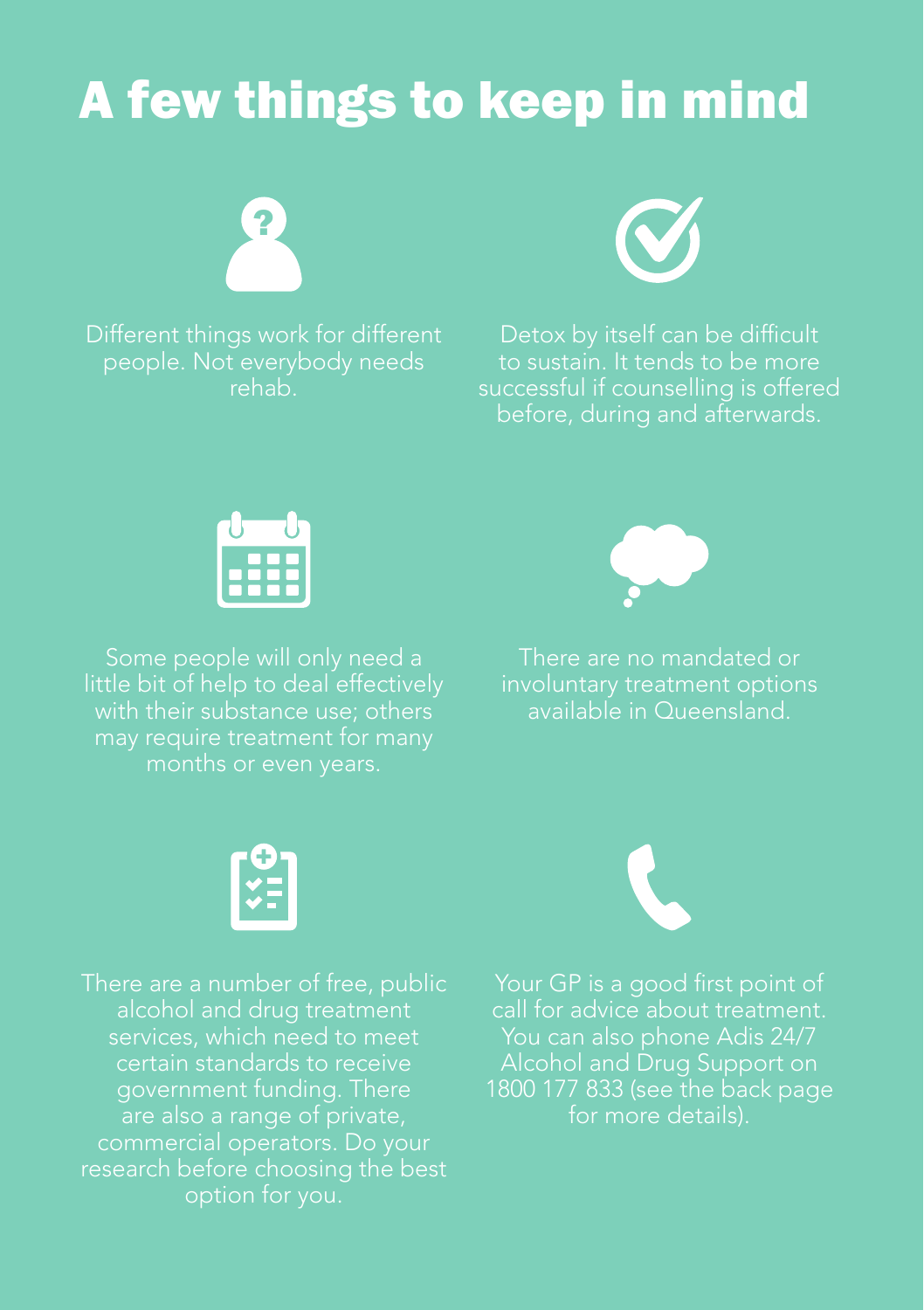# Tips for effective communication



Preferably choose a time to talk when your family member is not intoxicated or 'coming down'.



Talk to them with respect, like an adult. Be conscious of your body language and tone.



Try to remain nonjudamental.



Talk to them about how they are feeling, rather than focusing on what they are doing.



Listen. Try to find out what they like, and don't like about their substance use.



Separate what is about the substance use, and what isn't. Separate the person from .<br>their behaviour



Let the person know how their drug use is impacting you. Use "I" statements, rather than "you" statements.



them to talk about their substance use with a GP or counsellor.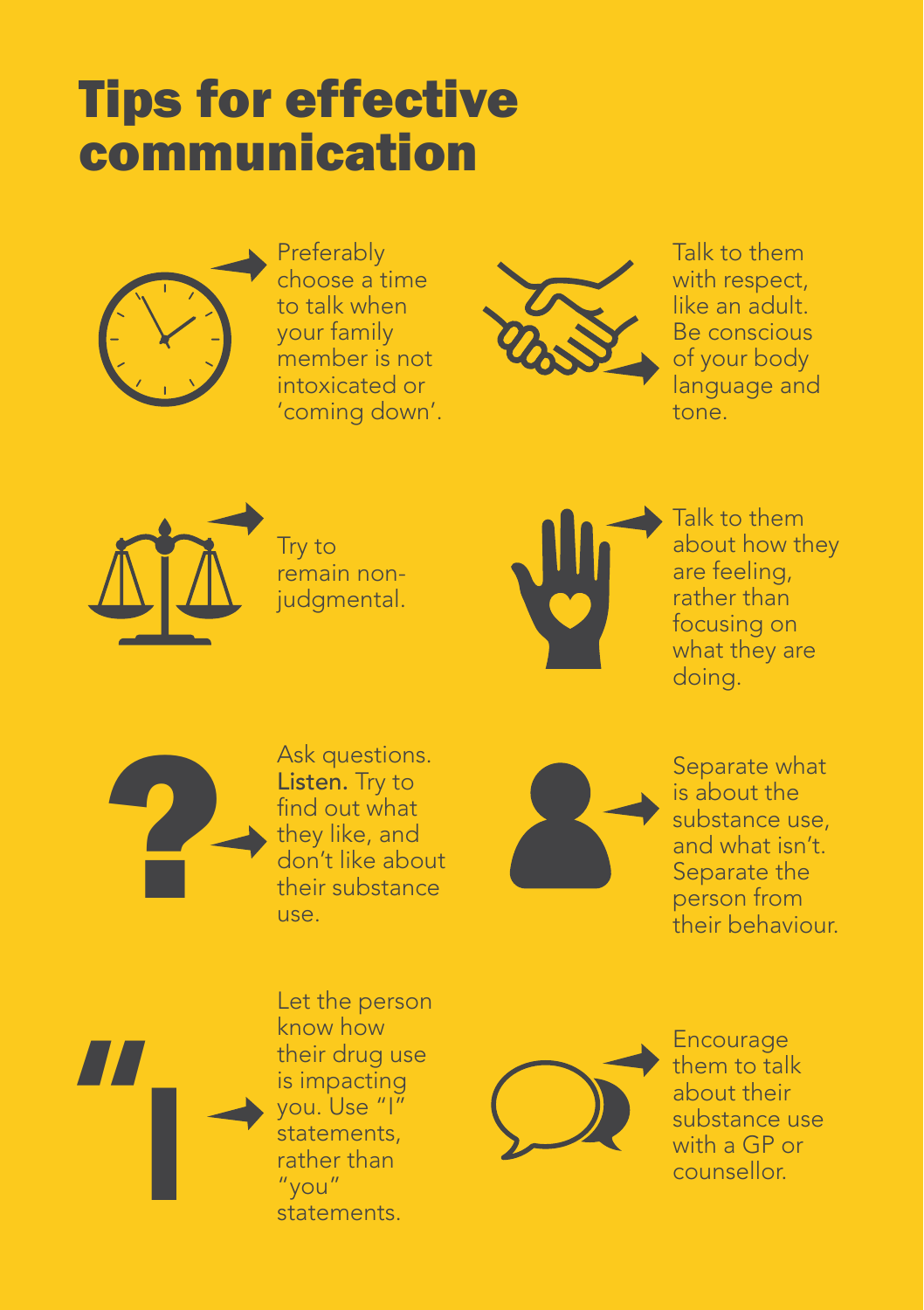### Boundaries are important

Set clear, workable boundaries around what is and what is space and relationship

Don't threaten or blame. Set realistic consequences that you can live with and communicate them clearly.

Make sure that you are willing to follow through with the consequences. If you are not actually going to kick them out of home – don't threaten

Remember, all boundaries for them to work.

boundaries regularly.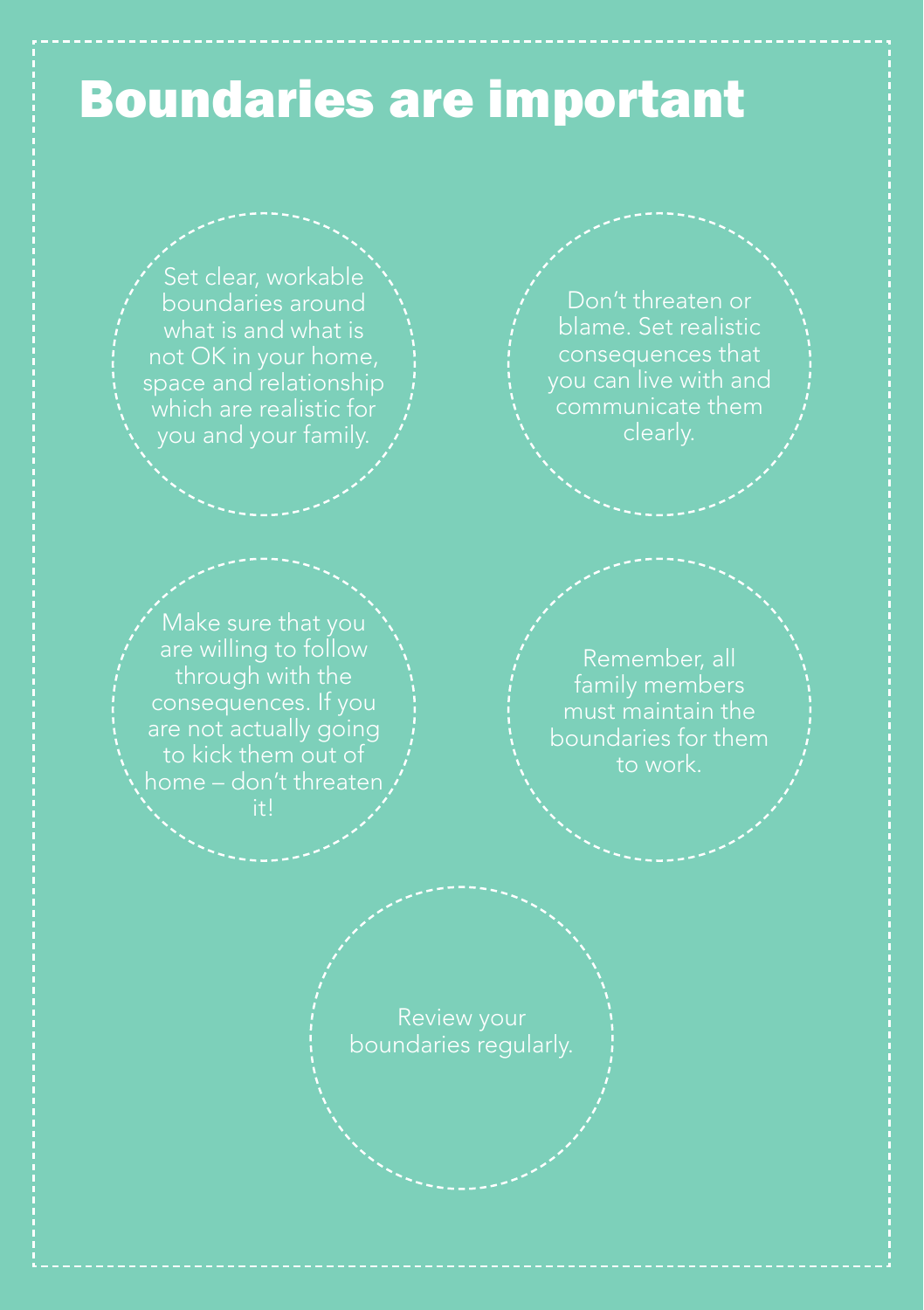# Supporting change

It is important to acknowledge and celebrate positive changes, no



Remember, having a slip-up can be a part of the recovery process. It's also an opportunity to learn. Encourage your family member to keep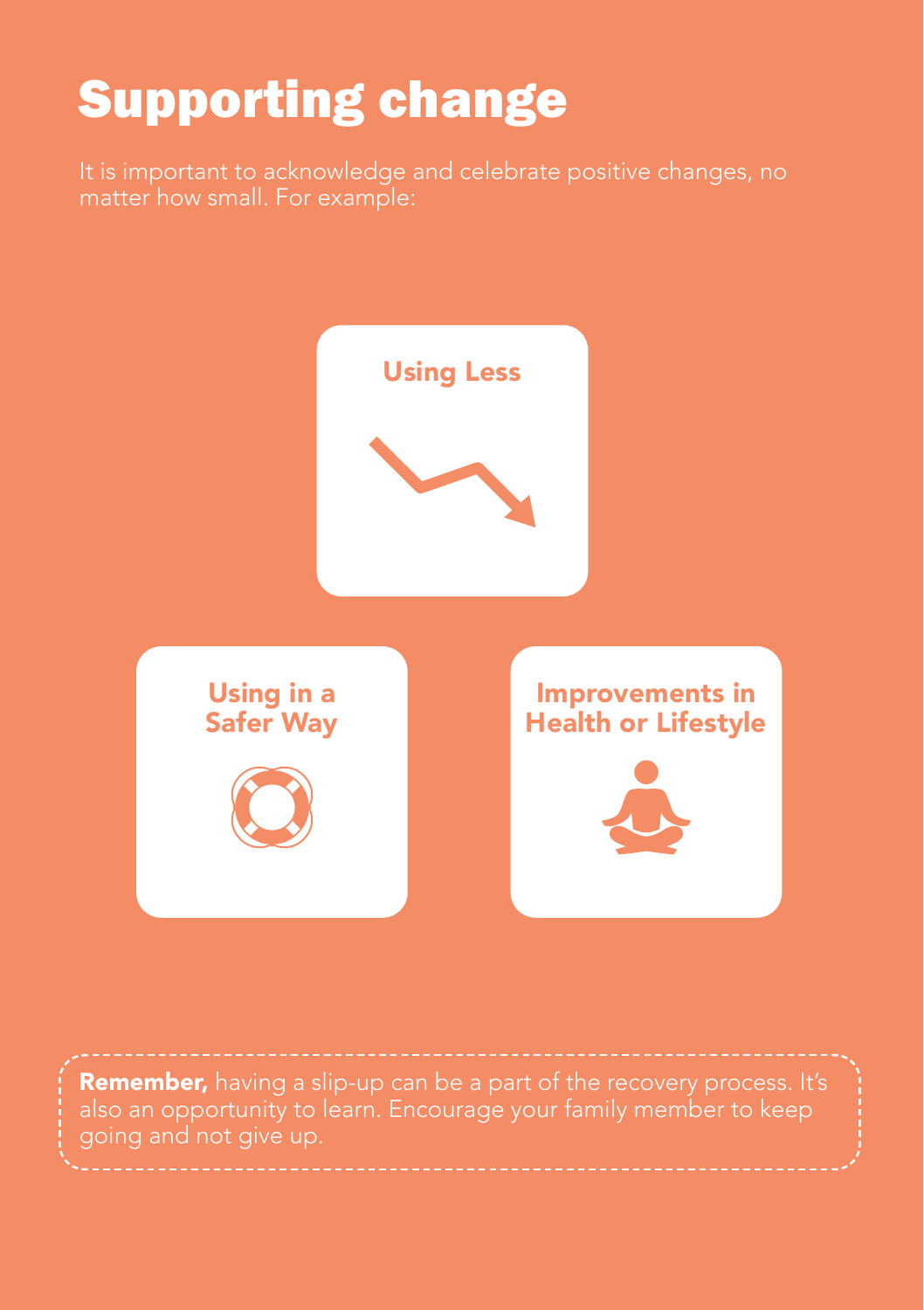### **Other things you can** encourage your family member to do:



# Avoid Triggers

Avoiding triggers means staying away from things that might be associated with drinking or using drugs.

extra gentle and understanding while their body and mind adjusts to the change.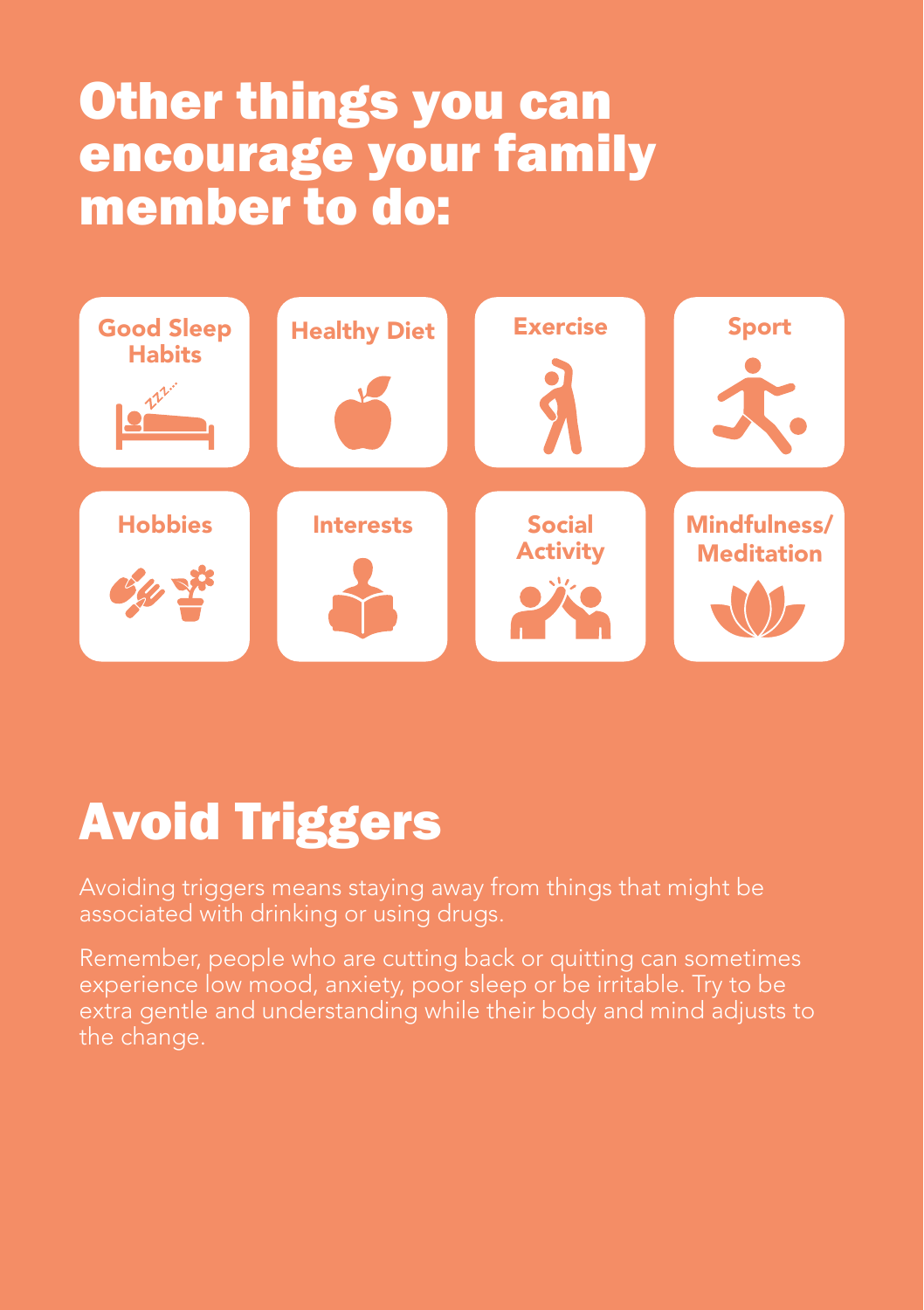## What if they're not ready to change?

#### If you're able to, still offer them support.

See if you can enlist the help of other family members and friends to create a support network around them.

Keep including them in family activities if possible. Do things to keep them engaged and to remind them that they are part of the family.

#### You can also encourage them to:

| Set limits on how much or for<br>how long they will use or how<br>much they will spend.              | Not drink or use alone, and to<br>avoid drink or drug driving.                                                                                                          |
|------------------------------------------------------------------------------------------------------|-------------------------------------------------------------------------------------------------------------------------------------------------------------------------|
| Stay connected with work,<br>study, sport, interests and<br>friends who don't drink or<br>use drugs. | Maintain their general health<br>and wellbeing by eating well,<br>staying hydrated, getting<br>good sleep and having regular<br>check-ups with their GP and<br>dentist. |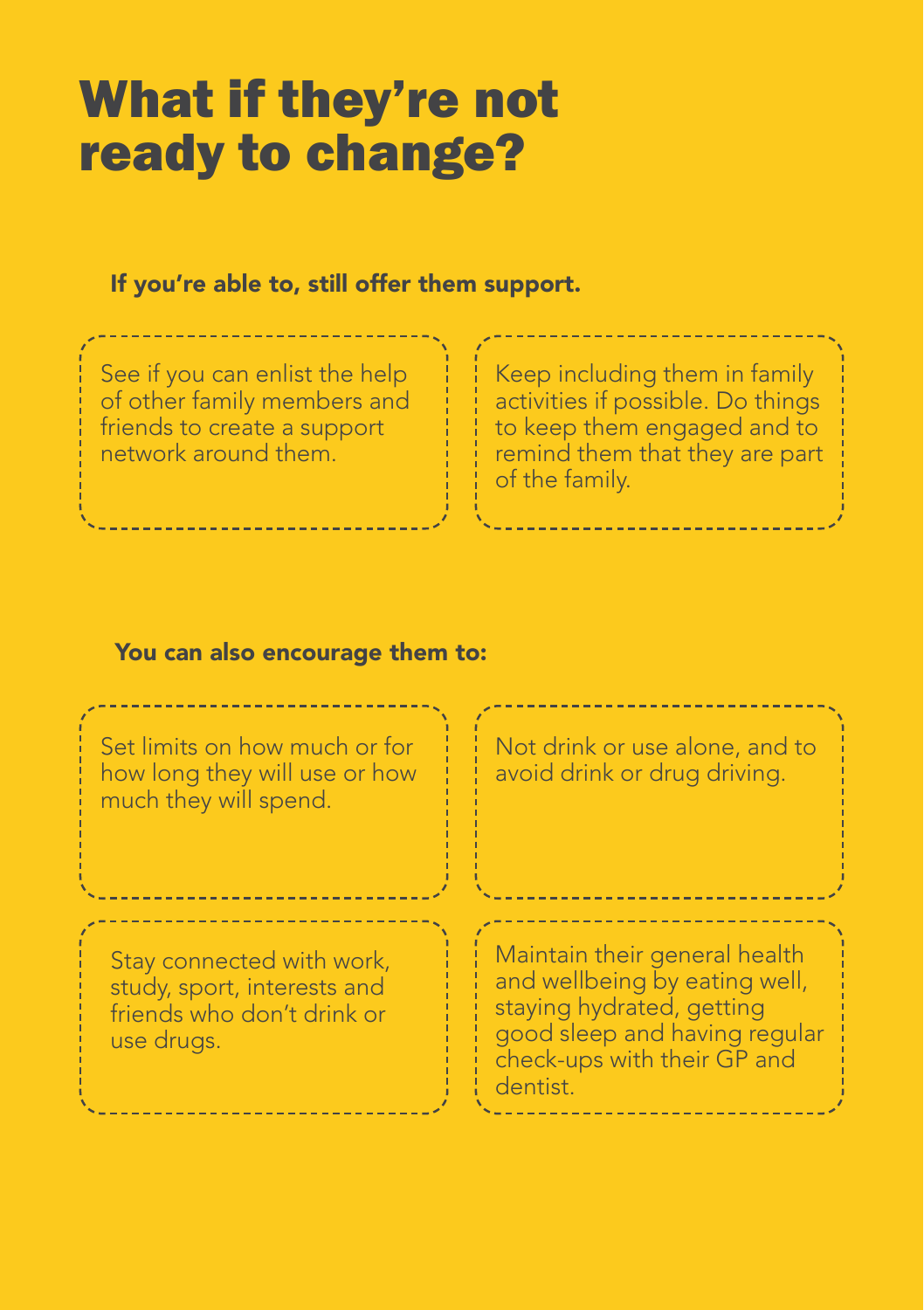### "Remember, change is not always a straight forward process."

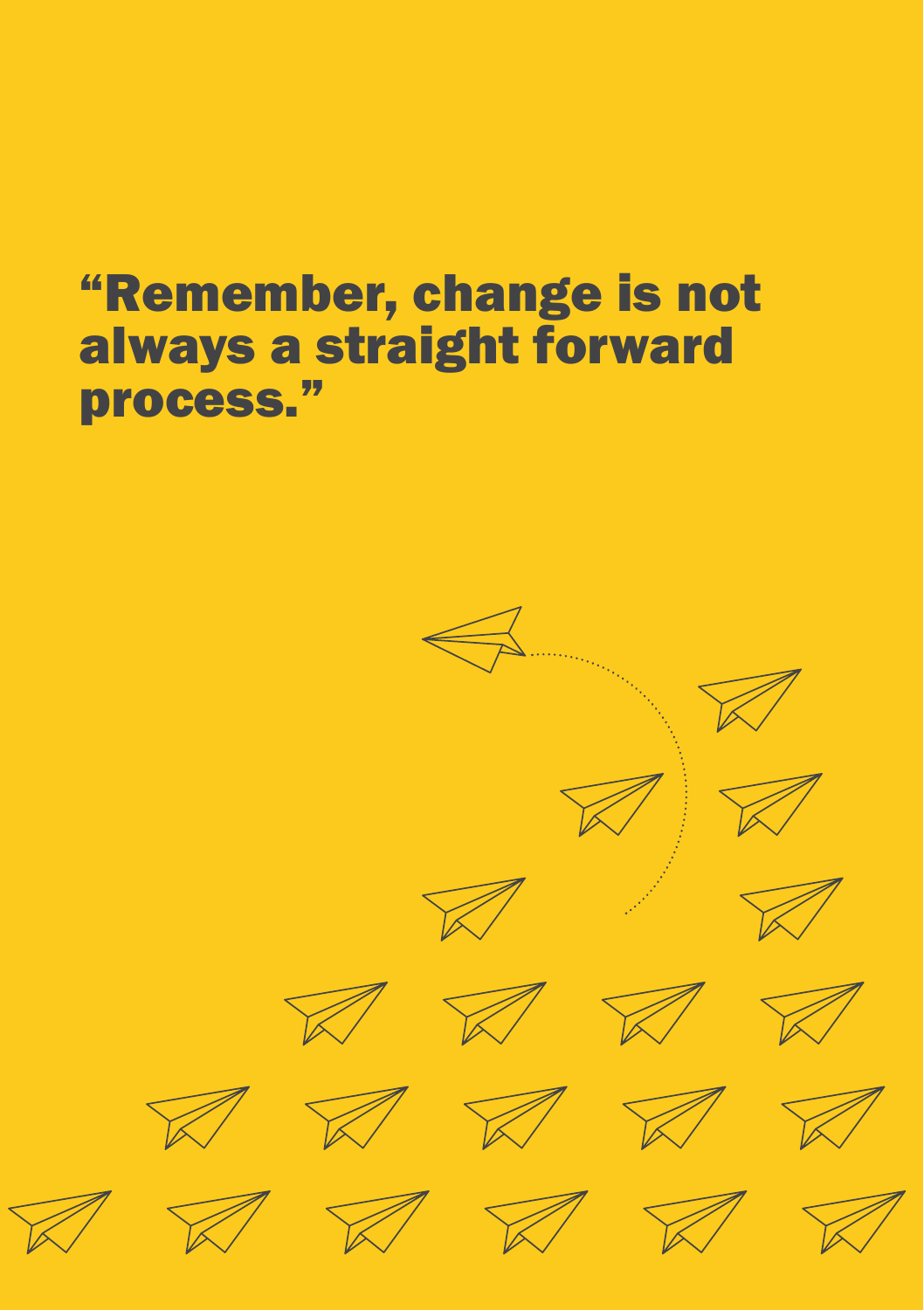### Supporting children and siblings

#### Remind children and siblings of the Seven "C's"

- They didn't **Cause** it.
- They can't **Cure** it.
- They can't **Control** it.
- They can Care for themselves by Communicating their feelings, making healthy **Choices**, and by **Celebrating** themselves.

#### Some ways to help sooth children and siblings who are stressed.

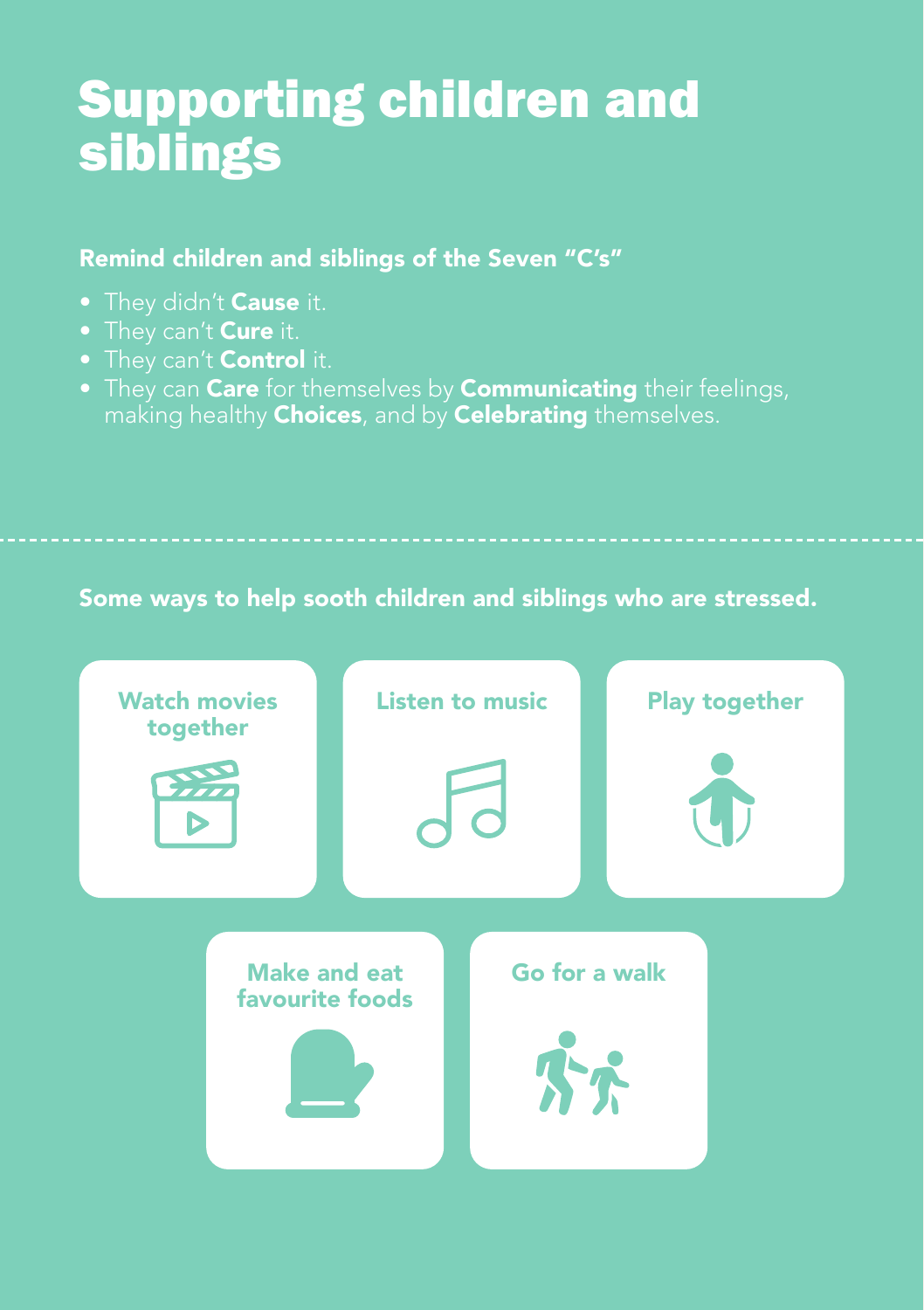### It's important to look after yourself



**Connect** with people who can support you. This can include other family members, friends, health professionals and community groups.

**Continue** doing things that bring you pleasure and help you feel This could include seeing friends, meals or taking holidays.





Avoid dwelling on the past. Try to forward to the future.